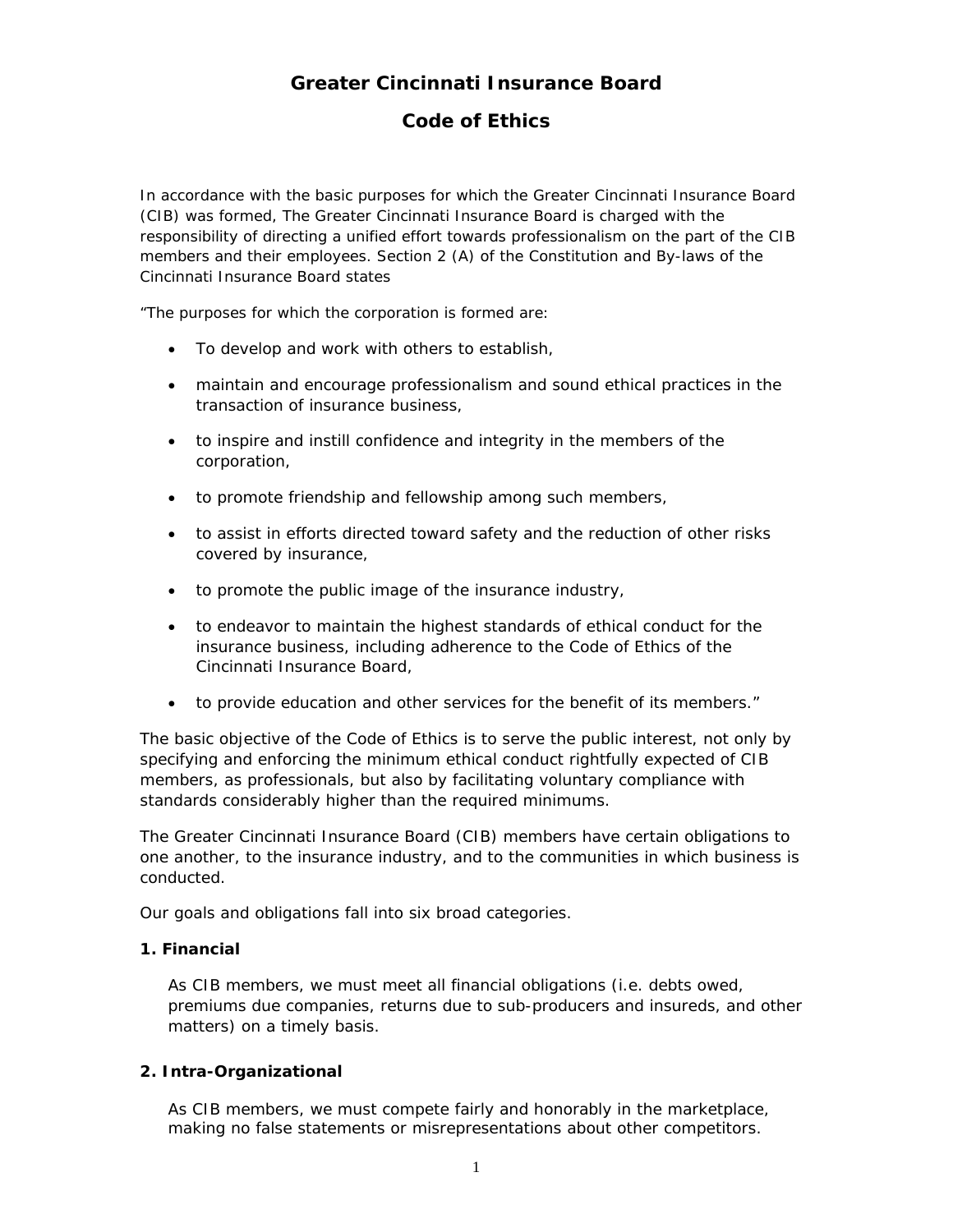## **3. Relationships with Our Customers**

As CIB members, we must serve our clients to the utmost of our ability, and in so doing must:

- Research and remain current on the financial stability of companies with which we place business;
- Place the client's interest above our own self interest.
- Make no misrepresentation of what coverage is being provided.
- Make no false statements or misrepresentations about other competitors.

## **4. Relationships with Insurance Companies We Represent**

As CIB members, we will faithfully execute the underwriting guidelines of the companies we represent.

As CIB members, we must act in the utmost good faith and gather all data necessary to make a proper underwriting decision before putting an insurance company at risk.

As CIB members, we are obligated to remain current on the laws and regulations affecting insurance companies, in those states in which we have authority, advising companies to the best of our ability on statutes and practices which affect them.

#### **5. Legal Responsibilities**

As CIB members, we are required to observe all insurance and other applicable state and federal laws and regulations.

#### **6. Community Obligation**

As CIB members, we will be supportive of recognized civic, charitable and philanthropic movements which contribute to the public good of our communities.

It is a privilege, not a right, to belong to the CIB. Our CIB membership is a "badge of honor."

We pledge to conduct ourselves in a manner befitting the privilege of membership in the Cincinnati Insurance Board.

#### **Enforcement of the Code of Ethics**

If a CIB member is convicted of violating state or federal laws, he or she, or the respective violating corporate entity, can be expelled from the organization. All such matters will be referred to the CIB's Professional Standards Committee for full investigation and further action as warranted.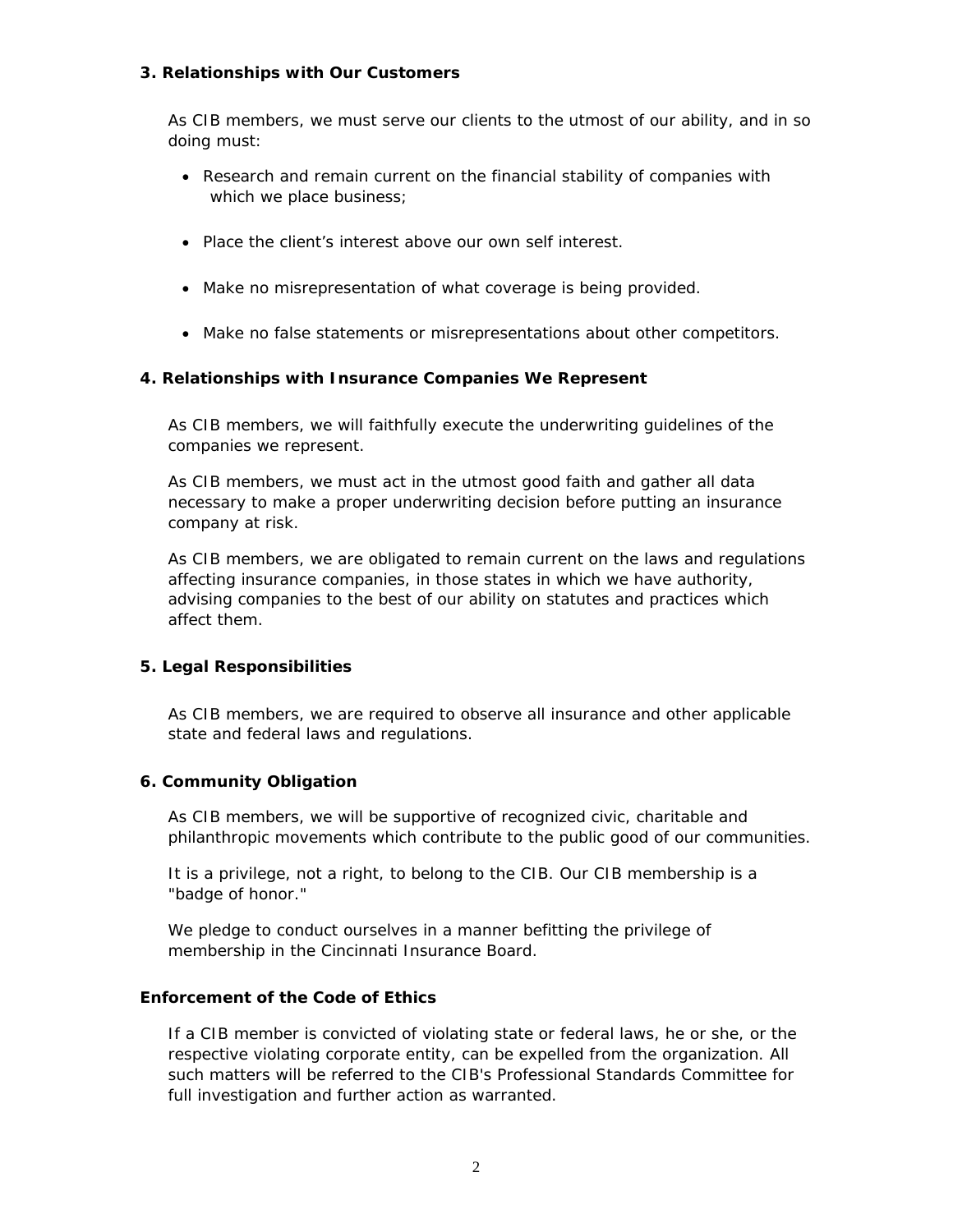A pattern of violation of state and/or federal insurance laws will lead to investigation of the member in question by the Ethics Committee of the CIB.

Evidence of unfair trade practice or maligning other CIB members will be brought to the attention of the Professional Standards Committee for further investigation and action as warranted.

#### **Professional Standards Committee**

The Committee will be comprised of the President, Past President, President-Elect and the Executive Vice President of the CIB, with the sitting President serving as Chair of the Committee.

Complaints pertaining to purported ethics violations must be sent, in writing, to the Committee Chair, who will notify the member(s) in question as to the nature of charges which have been received. The Chair will also forward a copy of the complaint to the other members of the Committee, which will then initiate an investigation and obtain evidence in respect of the charges made. All aspects of the investigation shall remain confidential.

The Committee will meet and confer either telephonically, electronically or in person as deemed necessary, to review the charges and status of the investigation. The Committee will hold a meeting with the member(s) against whom the charge(s) have been asserted, in order to allow a due process rebuttal by the member(s). The member(s) who have brought the charge(s) must also be present at the meeting.

The Ethics Committee will review the evidence gathered, hear the respective positions of the parties and, after deliberation, provide a recommendation of action to the Board of Directors which will act thereon promptly.

Penalties may range from full expulsion from the CIB to a 1 to 2 year suspension or censure.

#### **Complaint Procedure**

Complaints may be initiated against any members by another member or by the general public by filing same in writing with the Executive Vice President.

The Greater Cincinnati Insurance Boards Professional Standards Committee hears complaints against its members based on the *Code of Ethics* of the Greater Cincinnati Insurance Board. In order for a complaint to be forwarded to a hearing, the complaint must be in writing, must be filed within 180 days after the facts described in the complaint could have been known in the exercise of reasonable diligence, must allege violations of specific Articles of the Code of Ethics and must state the facts supporting the allegations.

The Professional Standards Committee *cannot* hear or decide issues of law or "try" a member for violations of the Ohio or Kentucky insurance license law or any other alleged violation of the law. It cannot enforce contracts or award damages. And, it has no authority over a member's insurance license.